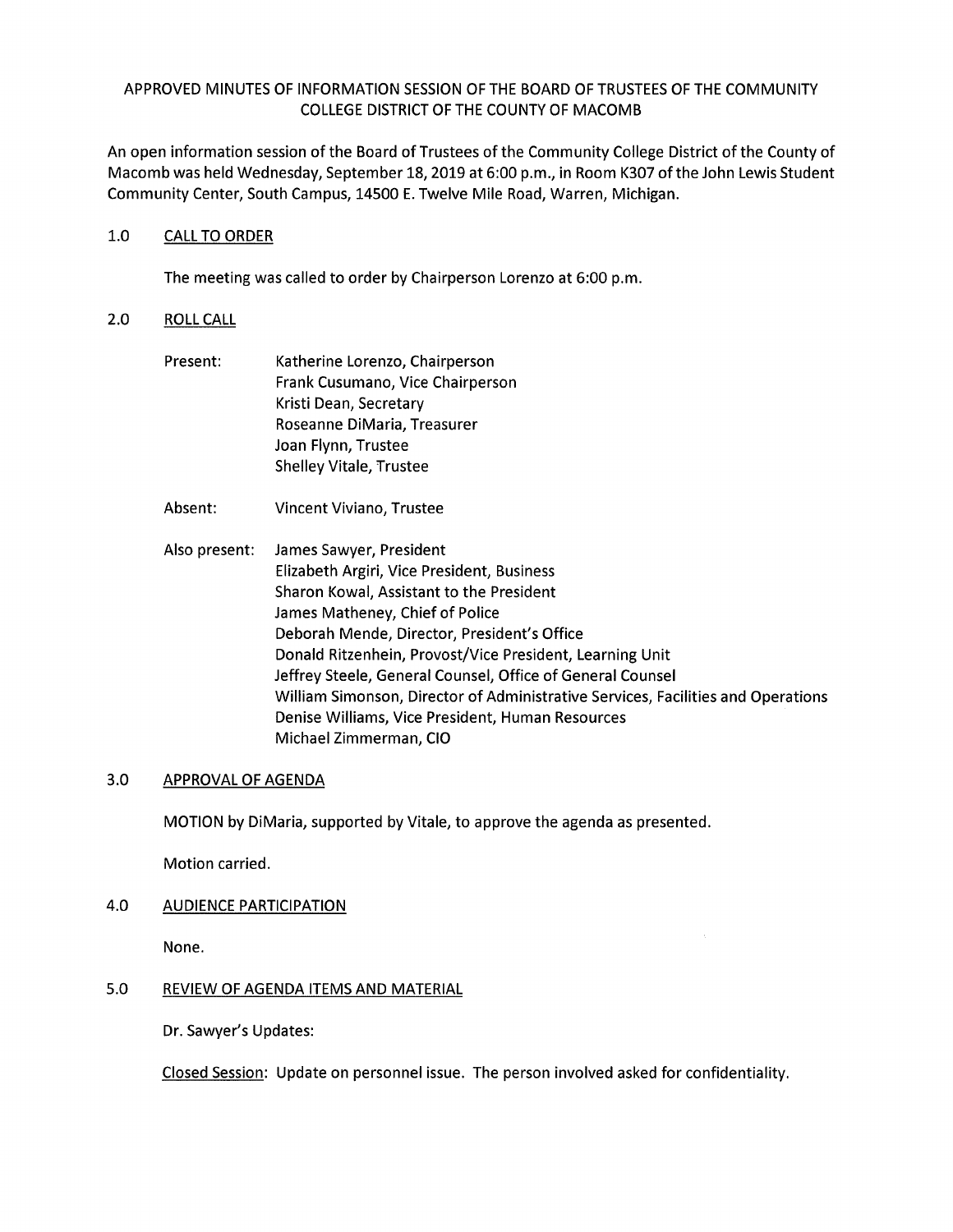Enrollment: On Monday, September 16, credit hours were down 0.8 percent. This is much better than the three percent we had forecasted. We are attributing that to the good work of our Admissions staff, the implementation of the student payment plan and improving online classes by expanding our offerings and addressing the wait list. Head count is down 3.5 percent.

Trustee Dean asked if any particular programs are seeing an influx of students or is it across the board. Dr. Sawyer said it varies; he cannot point to any one program and see a specific increase in enrollment. The health programs max out because they are selective admissions so the demand is spread across the board.

Vice President Opening: President's Council interviewed the four finalists. He is following up with them for discussion. A recommendation will be made at the October Board meeting.

Strategic Plan 2025: Thank you for your participation in the strategic planning sessions. The draft statements of the Mission and Vision are going to be shared with the college community with solicitation for feedback.

Thank you to those trustees who were able to attend the Future Summit on August 23. It went very well. Using the feedback we received from students, faculty, staff and the community through the SWOT analysis (strengths, weaknesses, opportunities, threats) four topics rose to the top. A speaker presented on each topic:

- 1) Creating a Cultural of Change
- 2) Aligning Education and Employers for Long-term Success
- 3) Fostering an Inclusive Environment that Embraces Diversity
- 4) Maintaining the Personal Touch in a High-Tech Learning Environment

We followed the presentations with breakout sessions giving people a chance to provide input on those areas. He received positive feedback from internal and external people. Kevin David, from CampusWorks, who has been involved in summits at many places, said this is the best one he has ever seen. Dr. Sawyer appreciates the trustee's involvement and thinks that it helps make these plans successful.

The next event is the follow up for the business community on Wednesday, October 23, 2019. The Business & Community Gallery Session is designed specifically for the external community and we encourage you to attend. Currently we have between 20 and 25 people who have registered.

Local Strategic Value Report (Agenda Item 11.5): In order for the college to be eligible for performance funding, we need to complete the Local Strategic Value Report. We need to demonstrate compliance with four of the five standards in each of the three categories. Meeting the standards in each category has not been an issue but the report is an annual requirement by the State as part of Public Act 265. Once the board approves the report it is submitted to the State to continue our eligibility for performance funding.

Testimony in Lansing before the House Education Committee: The State of Representatives Education Committee asked for testimony on the Michigan New Jobs Training Program (MNJTP). The MNJTP is the State program that enables employers to withhold payroll taxes and use that money to pay for training for new employees. It is a very good program. The problem is the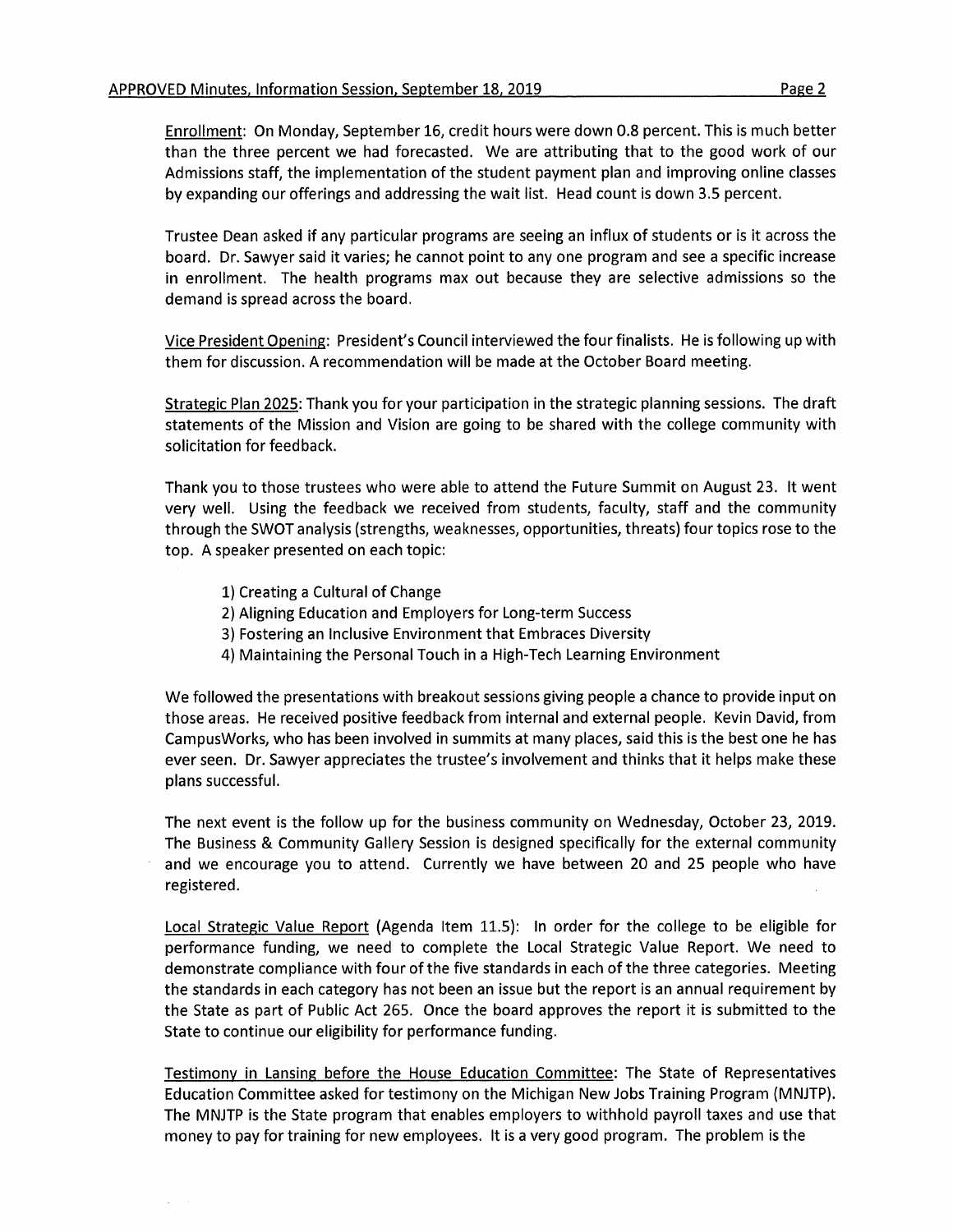statewide \$50 million cap that we continuously bump into. The MCCA has tried to raise that cap unsuccessfully over the last several years. Representative Diane Farrington, our representative in Utica, proposed a bill to the Education Committee that would increase the cap. Patrick Rouse, our director of workforce education in the engineering and advanced technology area, asked two employers to testify with him in Lansing. Their testimony was well received. The Education Committee is well represented with members from Macomb County; Pam Hornberger {chair), Lori Stone and Bill Sowerby. Mr. Rouse did a nice job testifying. We also appreciate the employers, who took time out of their busy schedules and testified. The bill is at the committee level so we will see if it continues through the process.

Staff Events: Two nice events for employees and their families happened recently. The college hosted a baseball game at Jimmy John's on August 23. A couple hundred people attended. The unions hosted the employee picnic on September 7 at center campus. About a hundred people enjoyed the activities.

Kavan's: Last month we deferred celebrating the beginning of the new academic year, so after tonight's meeting we hope you can join us at Kavan's.

## **6.0 ISSUE AND UPDATES**

# 1. IT Update - M. Zimmerman

Dr. Sawyer said we have committed to give the board periodic updates on IT. There are a number of IT purchases on the agenda, making this is a great opportunity for Mr. Zimmerman to provide an update and answer any questions.

Presentation by M. Zimmerman.

## 2. Health Care Recommendation

Dr. Sawyer said every year we present the board with our recommendation on the plan for employee health care benefits, in terms of the 80/20 or the hard cap option.

Ms. Williams gave a brief summary.

- In 2011 the State required all public sector entities to have their boards elect whether they were going to use the hard cap or 80/20 methodology.
	- o The Hard Cap option limits how much a public sector employer pays for healthcare. The State provides the college an annual amount we can spend to pay for medical plans – the hard cap. If the hard cap amount does not cover the cost of the plan, the employee pays the amount over and above the hard cap amount.
	- o 80/20 means the employee pays 20 percent of the plan premium and the college pays 80 percent.
- Per the direction of the board, the college's Healthcare Coalition has been working for several years to keep the cost of the health plans in a place where we are able to continue to recommend the hard cap methodology.
- This year we recommend the board approve the hard cap methodology, which limits how much we pay for single, two person and family plans. The employee has to pay over and above, in those instances, where their healthcare costs exceed the hard cap amount.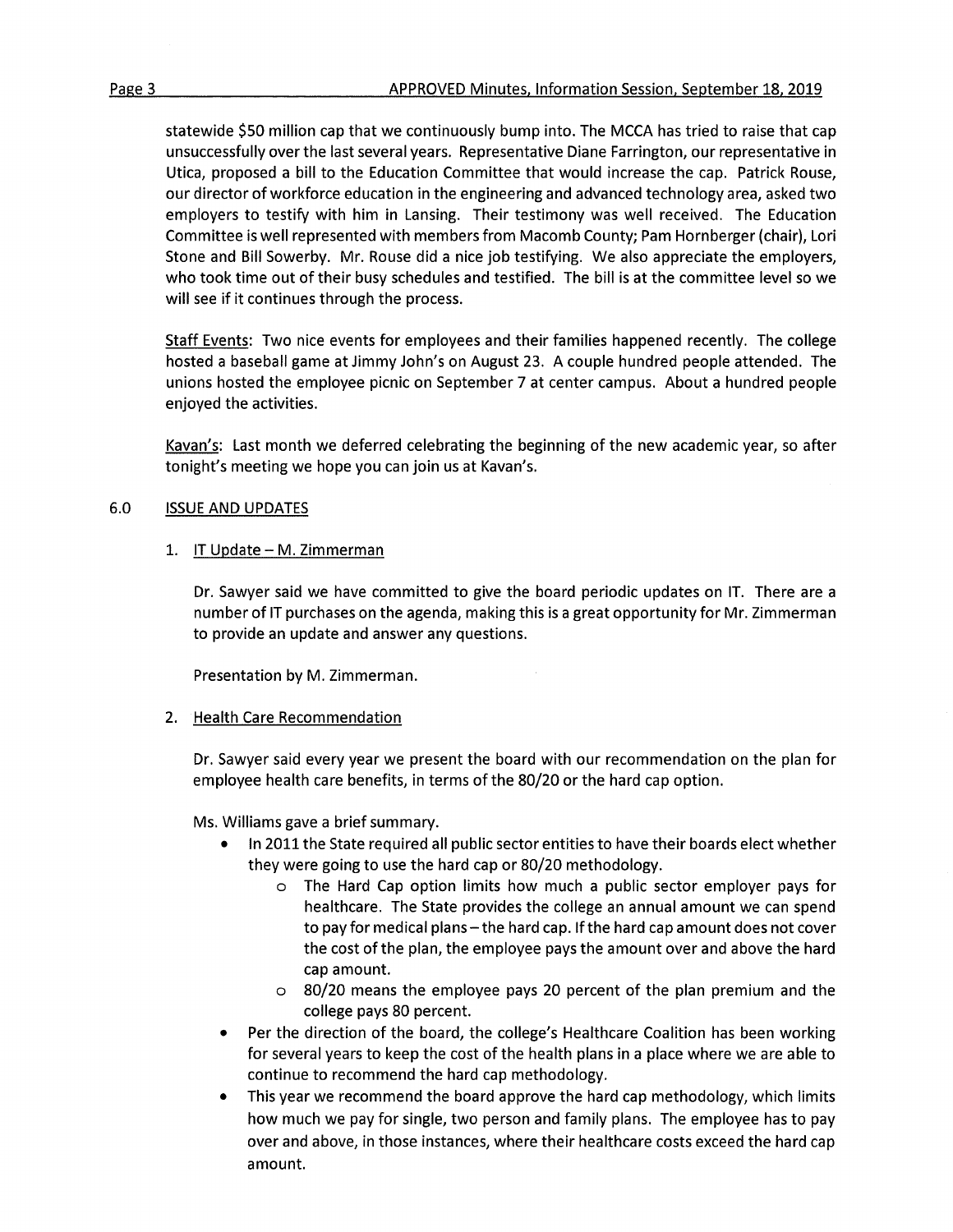#### 3. Tuition Rate of Early College and Dual Enrollment

Dr. Sawyer said that we have a very successful Early College Program with the Macomb Intermediate School District. Recently, additional districts have been inquiring about the program. We currently have an agreement in place with Dryden. We are working with and close to an agreement with Lapeer. We are also in talks with Grosse Pointe and anticipate an agreement with them.

Dr. Sawyer continued by saying the topic we often talk about when discussing Early College students that live outside of the county, is the tuition rate and what can we do about it. Our in-county tuition rate is \$102 per credit hour while our out-of-county rate is \$190 per credit hour. The Administration sees advantages for the college to charge a lower tuition rate to our out-of-county Early College students. The college has an affiliate tuition rate. The affiliate rate is for students that fall outside of an established community college district, such as portions of Anchor Bay, Richmond, Armada, Romeo and some school districts in southern Lapeer County.

Dr. Sawyer said we recommend revising the Residency Policy to create an additional tuition rate category for Early College similar to the affiliate rate in the policy. Our rationale is that Early College students are going to be attending here for a while and many of them will earn close to 60 credits. There will be a steady stream of out-of-county students and if our tuition rate is lower that increases the potential of having more of those students attend Macomb.

Discussion followed. The board agreed to revise the Residency Policy to include a tuition rate category for Early College students that is similar to the affiliate rate.

Dr. Sawyer said in addition to the Early College request we are recommending a revision to the Residency Policy on the way dual enrollment students are billed. Dual Enrollment students are high school students who take classes at Macomb while attending their high school. They are not part of the Early College program. We have situations where a student resides in Wayne County but attends high school in the Eastpointe district and then comes to Macomb as a Dual Enrollment student; technically, they would be charged the out-of-county rate. We have an existing model that parallels this situation called sponsored billing. Sponsored billing is third party assistance or when a company helps pay for an employee's tuition. If a company is located in Macomb County and their employee lives in another county, the company or third party pays the in-county tuition rate. Ms. Argiri said the school district and/or the state is paying for a portion of the dual enrolled student's tuition bill so that is why it fits nicely in the sponsored billing rate. The sponsored billing rate is the same as the in-county rate of \$102 per credit hour.

Dr. Sawyer said we recommend revising the Residency Policy and adding Dual Enrollment students to the Sponsored Student section of the policy.

Discussion followed and the board supported revising the Residency Policy to add Dual Enrollment students to the sponsored student section of the policy.

Dr. Sawyer said the revised Residency Policy would be presented to the board in October for a first reading.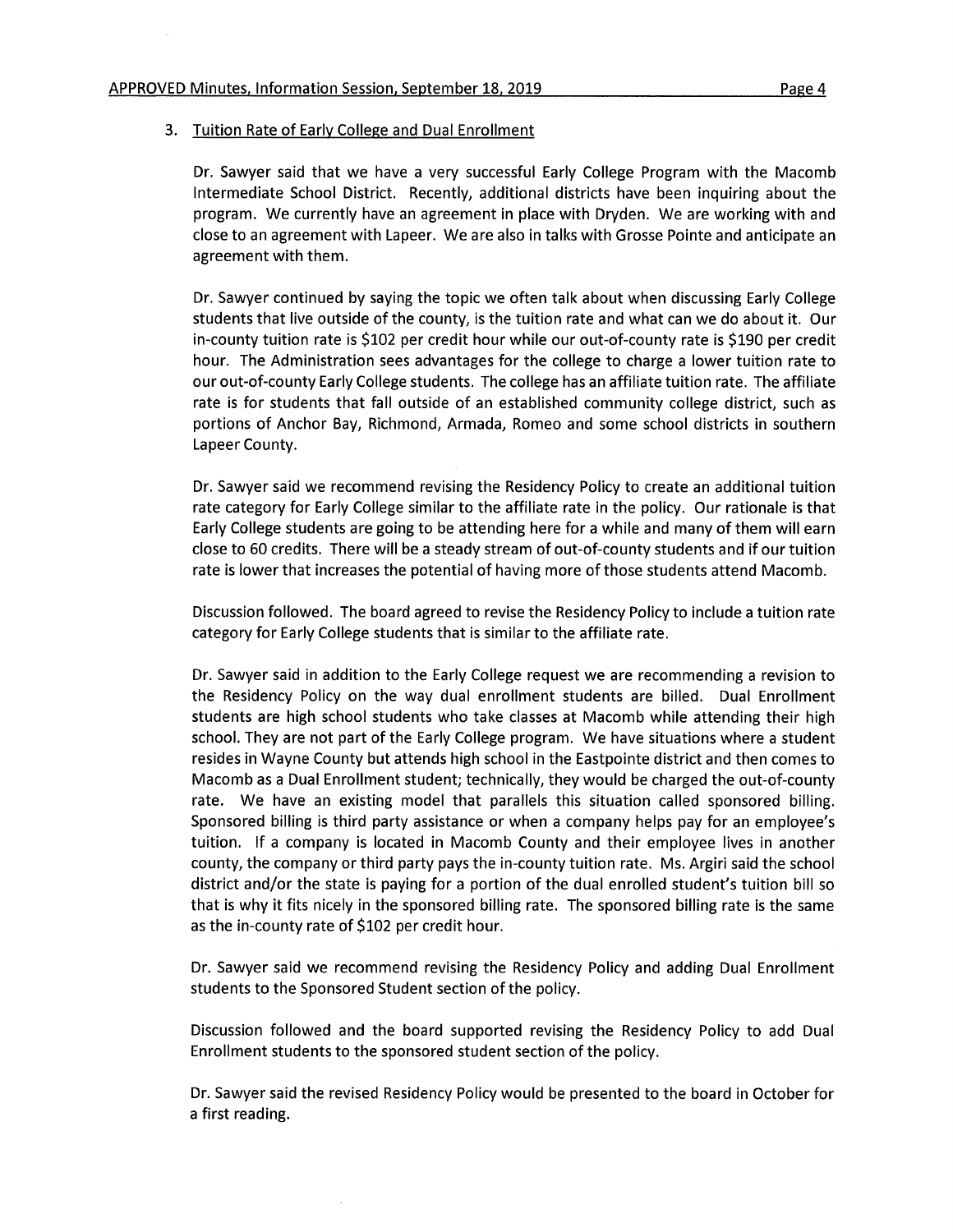4. SK Renovation

Dr. Sawyer said Mr. Bill Simonson did a good job putting together the information for the SK building renovation and we were able to include it in the board packet. Given the significance of the project, we have asked Mr. Simonson to give an update.

Mr. Simonson presented an update on the renovation of south campus K building.

Questions:

- o Trustee Dean asked if there are any classrooms in the building
- o Mr. Simonson said there are not, but it is still considered a student occupied building therefore it still falls under the state jurisdiction for code requirements.
- o Trustee Cusumano asked if any of the funds will come from the State or are all of the funds coming from operations.
- o Ms. Argiri said the plant fund and capital fund will be used. No State funds.
- o Trustee Cusumano asked if the power goes out in the building and the police generator goes on will the cameras still work.
- o M. Zimmerman said no, the cameras plug into the college's network but not all of the closets have a generator. The closets do have a UPS (uninterruptable power supply) which provides battery power to the stack for a period. If power goes out in that building the cameras will go down.
- o Trustee Cusumano asked if there will be boilers in this building.
- o Mr. Simonson said there will be boilers, we will still be using hot water heat and steam but that is generated in our central plants.

## 5. Policy Revision

Mr. Steele said that over the last year ten to twelve policies have been brought to the board's attention. After the board's input, those policies went through a first and second reading and have been changed. He has reviewed another twenty policies that are fine as is, those are primarily Business and Human Resources policies.

Mr. Steele was planning to bring the Intellectual Property policy to their attention tonight, but the more he looked at it the more changes he made. He decided to take some more time to work on it and bring it to the board in October. The Intellectual Property policy has to do with who owns the right to an invention or work created on company time.

Over the next year, Mr. Steele will be bringing two batches of policies to the board. One is a patchwork of diseases, AIDS, bloodborne pathogens, etc. that he is considering combining under one communicable disease policy. The other group of policies are the civil rights, harassment, Title IX, civil rights complaint procedure and disciplinary policies. He is waiting until the Department of Education issues the new regulations, but his goal, once those regulations are known, are to make an entire suite of policies that work together in a manner consistent with the new Department of Education regulations. Some of our policies are dated but we can operate under them. It will be better for us to recreate the wheel when we know our new obligations.